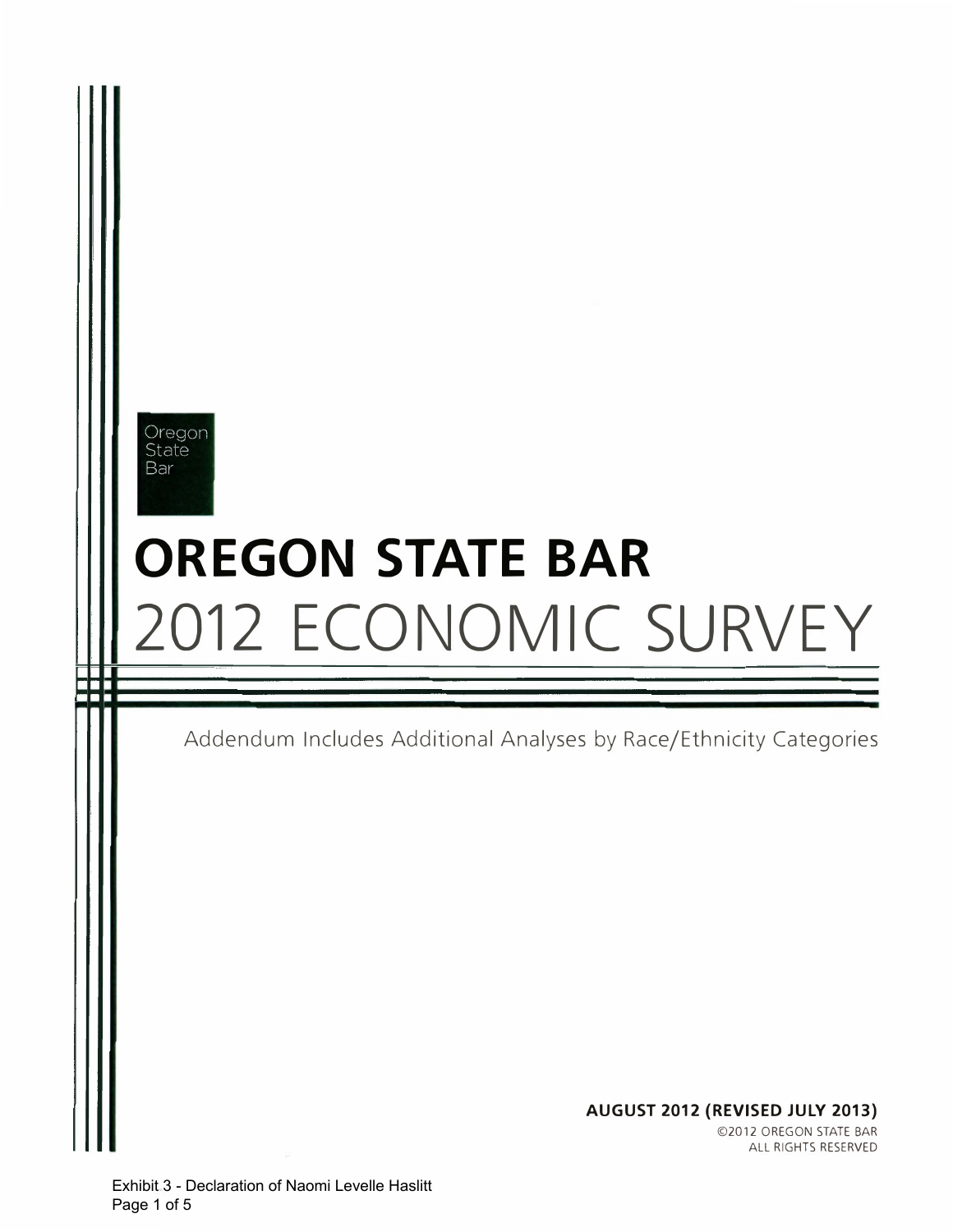Billing Rate: The average, median, 25th percentile, 75th percentile, 95th percentile and high hourly billing rates are included in the following table. This data includes attorneys in private practice working full-time, part-time by choice, or part-time due to lack of legal work. For Oregon, the average and median billing rates of \$242 and \$225 per hour compare to \$213 and \$200 in the 2007 survey.

| <b>Hourly Billing</b><br>Rate | Oregon | Portland | Tri-<br>County | <b>Upper</b><br>Valley | Lower<br>Valley | Southern<br>Oregon | Eastern<br>Oregon | Oregon<br>Coast |
|-------------------------------|--------|----------|----------------|------------------------|-----------------|--------------------|-------------------|-----------------|
| Average                       | \$242  | \$284    | \$216          | \$218                  | \$230           | \$215              | \$209             | \$190           |
| Median                        | \$225  | \$275    | \$210          | \$208                  | \$225           | \$200              | \$200             | \$188           |
| Low                           | \$20   | \$60     | \$21           | \$20                   | \$20            | \$115              | \$45              | \$33            |
| 25th Percentile               | \$180  | \$200    | \$175          | \$170                  | \$176           | \$200              | \$165             | \$171           |
| 75th Percentile               | \$295  | \$350    | \$250          | \$275                  | \$250           | \$240              | \$243             | \$200           |
| 95th Percentile               | \$405  | \$450    | \$350          | \$323                  | \$394           | \$269              | \$300             | \$289           |
| High                          | \$675  | \$675    | \$525          | \$425                  | \$550           | \$375              | \$510             | \$300           |
| Number of<br>Respondents      | 964    | 366      | 261            | 91                     | 90              | 54                 | 72                | 30              |

Hourly Billing Rate All Respondents - Private Practice

Total Years Admitted to Practice: Average, median, 25th percentile, 75th percentile, and 95th percentile hourly billing rates by total years admitted to practice are presented in the following table. This data includes attorneys in private practice working full-time, part-time by choice, or part-time due to lack of legal work. For Oregon, the average and median billing rates were generally higher with more years admitted to practice. Regional data exhibits some variations, but generally follows the trend of higher rates as years of experience increase.

| <b>Years Admitted</b> |                    | Oregon | Portland | Tri-<br>County | Upper<br>Valley | Lower<br>Valley | Southern<br>Oregon | Eastern<br>Oregon | Oregon<br>Coast |
|-----------------------|--------------------|--------|----------|----------------|-----------------|-----------------|--------------------|-------------------|-----------------|
|                       | Average            | \$156  | \$182    | \$143          | \$150           | \$128           | n/a                | \$158             | n/a             |
|                       | Median             | \$163  | \$175    | \$150          | \$150           | \$150           | n/a                | \$165             | n/a             |
| 0-3 Years             | 25th<br>Percentile | \$146  | \$163    | \$101          | \$146           | \$113           | n/a                | \$154             | n/a             |
|                       | 75th<br>Percentile | \$185  | \$198    | \$198          | \$175           | \$169           | n/a                | \$165             | n/a             |
|                       | 95th<br>Percentile | \$229  | \$246    | \$220          | \$193           | \$175           | n/a                | \$173             | n/a             |
|                       | Average            | \$195  | \$210    | \$192          | \$183           | \$176           | n/a                | \$177             | n/a             |
|                       | Median             | \$198  | \$218    | \$200          | \$180           | \$183           | n/a                | \$185             | n/a             |
| 4-6 Years             | 25th<br>Percentile | \$156  | \$160    | \$150          | \$160           | \$169           | n/a                | \$175             | n/a             |
|                       | 75th<br>Percentile | \$233  | \$250    | \$250          | \$213           | \$196           | n/a                | \$200             | n/a             |
|                       | 95th<br>Percentile | \$286  | \$295    | \$269          | \$258           | \$236           | n/a                | \$200             | n/a             |

#### Hourly Billing Rate by Total Years Admitted to Practice - Private Practice

OREGON STATE BAR 2012 ECONOMIC SURVEY 29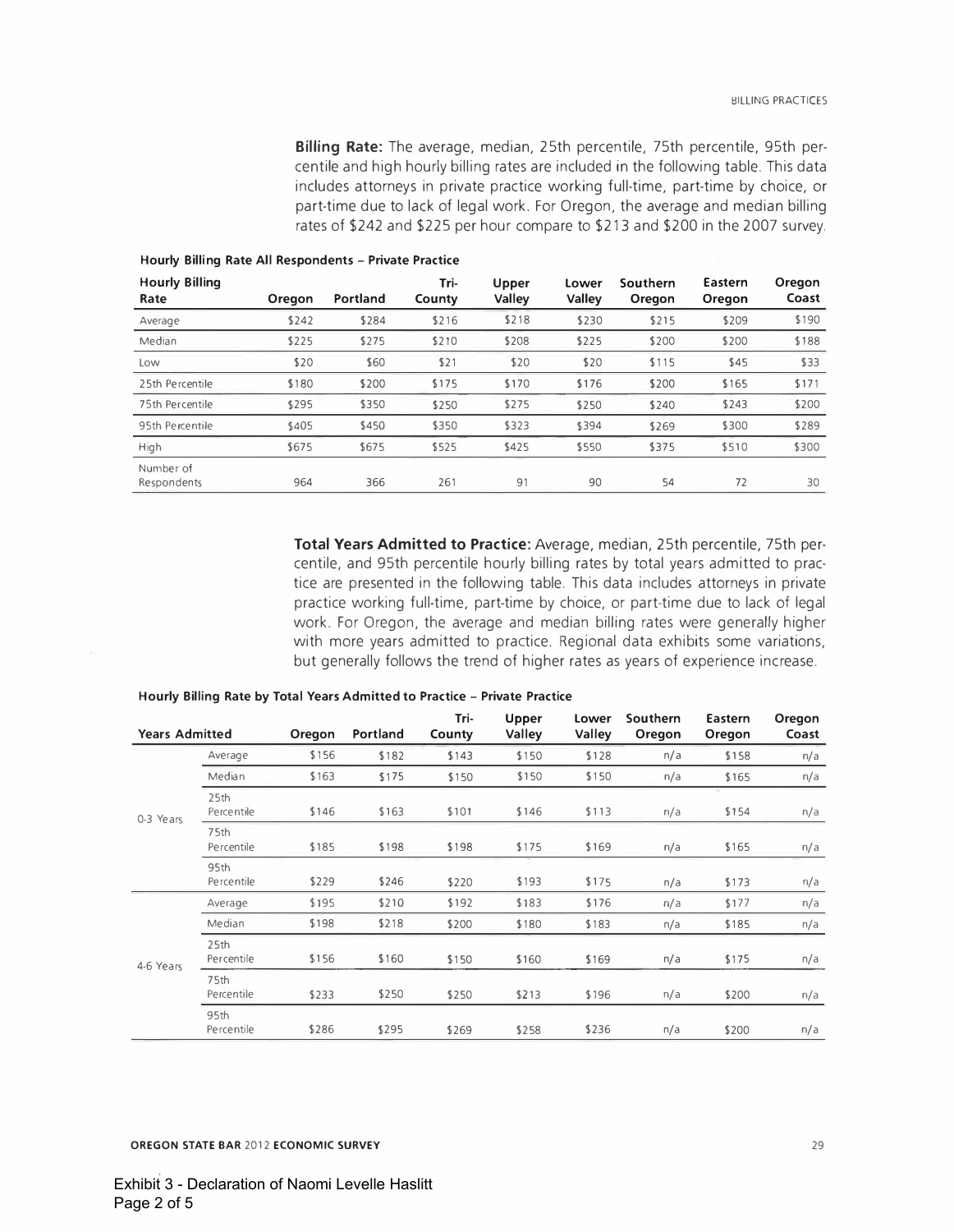## Hourly Billing Rate by Total Years Admitted to Practice - Private Practice Continued

| <b>Years Admitted</b> |                    | Oregon | Portland | Tri-<br>County | Upper<br><b>Valley</b> | Lower<br>Valley | Southern<br>Oregon | Eastern<br>Oregon | Oregon<br>Coast |
|-----------------------|--------------------|--------|----------|----------------|------------------------|-----------------|--------------------|-------------------|-----------------|
|                       | Average            | \$228  | \$258    | \$209          | \$208                  | n/a             | n/a                | \$168             | n/a             |
|                       | Median             | \$225  | \$250    | \$200          | \$185                  | n/a             | n/a                | \$173             | n/a             |
| 7-9 Years             | 25th<br>Percentile | \$186  | \$225    | \$187          | \$180                  | n/a             | n/a                | \$150             | n/a             |
|                       | 75th<br>Percentile | \$270  | \$295    | \$225          | \$200                  | n/a             | n/a                | \$218             | n/a             |
|                       | 95th<br>Percentile | \$334  | \$375    | \$300          | \$280                  | n/a             | n/a                | \$236             | n/a             |
|                       | Average            | \$247  | \$280    | \$221          | n/a                    | \$244           | n/a                | n/a               | n/a             |
|                       | Median             | \$240  | \$275    | \$200          | n/a                    | \$225           | n/a                | n/a               | n/a             |
| 10-12 Years           | 25th<br>Percentile | \$196  | \$233    | \$176          | n/a                    | \$225           | n/a                | n/a               | n/a             |
|                       | 75th<br>Percentile | \$275  | \$300    | \$258          | n/a                    | \$228           | n/a                | n/a               | n/a             |
|                       | 95th<br>Percentile | \$369  | \$428    | \$290          | n/a                    | \$314           | n/a                | n/a               | n/a             |
|                       | Average            | \$253  | \$312    | \$213          | \$247                  | \$239           | n/a                | \$180             | n/a             |
|                       | Median             | \$250  | \$300    | \$238          | \$265                  | \$195           | n/a                | \$175             | n/a             |
| 13-15 Years           | 25th<br>Percentile | \$185  | \$261    | \$153          | \$215                  | \$183           | n/a                | \$175             | n/a             |
|                       | 75th<br>Percentile | \$300  | \$379    | \$250          | \$290                  | \$278           | n/a                | \$200             | n/a             |
|                       | 95th<br>Percentile | \$428  | \$435    | \$335          | \$298                  | \$380           | n/a                | \$200             | n/a             |
|                       | Average            | \$226  | \$256    | \$200          | \$243                  | \$209           | \$215              | \$215             | n/a             |
|                       | Median             | \$225  | \$250    | \$200          | \$250                  | \$210           | \$225              | \$225             | n/a             |
| 16-20 Years           | 25th<br>Percentile | \$180  | \$200    | \$155          | \$188                  | \$179           | \$210              | \$183             | n/a             |
|                       | 75th<br>Percentile | \$250  | \$300    | \$250          | \$288                  | \$228           | \$225              | \$244             | n/a             |
|                       | 95th<br>Percentile | \$350  | \$380    | \$331          | \$335                  | \$255           | \$250              | \$264             | n/a             |
|                       | Average            | \$267  | \$326    | \$212          | \$225                  | \$277           | \$231              | \$203             | \$167           |
|                       | Median             | \$250  | \$333    | \$220          | \$220                  | \$250           | \$200              | \$200             | \$165           |
| 21-30 Years -         | 25th<br>Percentile | \$200  | \$251    | \$175          | \$170                  | \$225           | \$200              | \$150             | \$138           |
|                       | 75th<br>Percentile | \$350  | \$399    | \$250          | \$269                  | \$300           | \$250              | \$224             | \$206           |
|                       | 95th<br>Percentile | \$450  | \$470    | \$313          | \$319                  | \$411           | \$320              | \$300             | \$274           |
|                       | Average            | \$282  | \$340    | \$259          | \$270                  | \$274           | \$229              | \$257             | \$217           |
|                       | Median             | \$250  | \$350    | \$250          | \$275                  | \$250           | \$225              | \$250             | \$200           |
| Over 30               | 25th<br>Percentile | \$211  | \$275    | \$200          | \$240                  | \$229           | \$200              | \$200             | \$195           |
| Years                 | 75th<br>Percentile | \$350  | \$400    | \$300          | \$300                  | \$278           | \$250              | \$275             | \$250           |
|                       | 95th<br>Percentile | \$450  | \$500    | \$375          | \$350                  | \$487           | \$275              | \$350             | \$285           |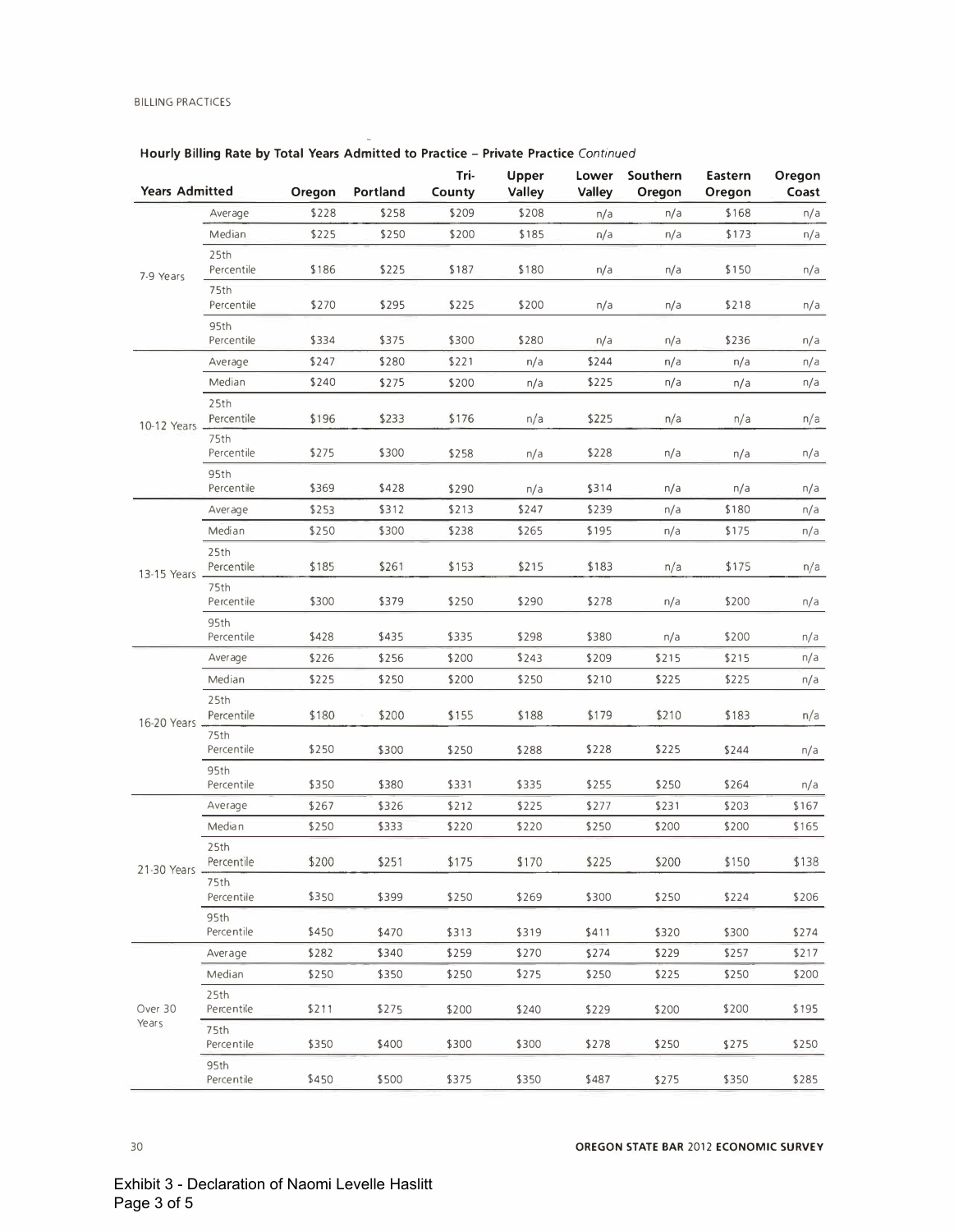Area of Private Practice: For attorneys in private practice, the average, median, 25th percentile, 75th percentile, and 95th percentile hourly billing rate by area of private practice is presented in the following table. This data includes attarneys in private practice working full-time, part-time by choice, or part-time due to lack of legal work. For Oregon, the average hourly billing rates range from a low of \$190 per hour for civil litigation-insurance defense to a high of \$291 for civil litigation-defendant (excludes insurance defense) The highest median billing rate was \$275 for both business/corporate - litigation and business/corporate transactional. In general, the highest hourly billing rates were in Portland.

| <b>Area of Private Practice</b>   |                           | Oregon | Portland | Tri-<br>County | Upper<br>Valley | Lower<br>Valley | Southern<br>Oregon | <b>Eastern</b><br>Oregon | Oregon<br>Coast |
|-----------------------------------|---------------------------|--------|----------|----------------|-----------------|-----------------|--------------------|--------------------------|-----------------|
|                                   | Average                   | \$269  | \$356    | \$231          | n/a             | n/a             | \$259              | n/a                      | n/a             |
| Bankruptcy                        | Median                    | \$250  | \$380    | \$225          | n/a             | n/a             | \$250              | n/a                      | n/a             |
|                                   | 25th<br>Percentile        | \$210  | \$305    | \$200          | n/a             | n/a             | \$220              | n/a                      | n/a             |
|                                   | 75th<br><b>Percentile</b> | \$320  | \$410    | \$250          | n/a             | n/a             | \$250              | n/a                      | n/a             |
|                                   | 95th<br>Percentile        | \$416  | \$429    | \$312          | n/a             | n/a             | \$350              | n/a                      | n/a             |
|                                   | Average                   | \$284  | \$311    | \$252          | n/a             | n/a             | n/a                | n/a                      | n/a             |
|                                   | Median                    | \$275  | \$300    | \$248          | n/a             | n/a             | n/a                | n/a                      | n/a             |
| Business/<br>Corporate            | 25th<br>Percentile        | \$225  | \$255    | \$174          | n/a             | n/a             | n/a                | n/a                      | n/a             |
| - Litigation                      | 75th<br>Percentile        | \$328  | \$360    | \$258          | n/a             | n/a             | n/a                | n/a                      | n/a             |
|                                   | 95th<br>Percentile        | \$450  | \$450    | \$459          | n/a             | n/a             | n/a                | n/a                      | n/a             |
|                                   | Average                   | \$285  | \$345    | \$235          | \$235           | \$251           | n/a                | n/a                      | n/a             |
|                                   | Median                    | \$275  | \$350    | \$240          | \$240           | \$235           | n/a                | n/a                      | n/a             |
| Business/<br>Corporate            | 25th<br>Percentile        | \$204  | \$281    | \$175          | \$240           | \$200           | n/a                | n/a                      | n/a             |
| - Transactional                   | 75th<br>Percentile        | \$350  | \$405    | \$300          | \$275           | \$259           | n/a                | n/a                      | n/a             |
|                                   | 95th<br>Percentile        | \$468  | \$488    | \$350          | \$275           | \$383           | n/a                | n/a                      | n/a             |
|                                   | Average                   | \$291  | \$309    | \$233          | n/a             | n/a             | n/a                | n/a                      | n/a             |
|                                   | Median                    | \$250  | \$275    | \$235          | n/a             | n/a             | n/a                | n/a                      | n/a             |
| Civil Litigation,<br>Defendant    | 25th<br>Per centile       | \$225  | \$225    | \$210          | n/a             | n/a             | n/a                | n/a                      | n/a             |
| (excludes Insur-<br>ance Defense) | 75th<br>Percentile        | \$375  | \$375    | \$263          | n/a             | n/a             | n/a                | n/a                      | n/a             |
|                                   | 95th<br>Percentile        | \$450  | \$453    | \$293          | n/a             | n/a             | n/a                | n/a                      | n/a             |
|                                   | Average                   | \$190  | \$194    | \$179          | n/a             | n/a             | n/a                | n/a                      | n/a             |
|                                   | Median                    | \$180  | \$185    | \$170          | n/a             | n/a             | n/a                | n/a                      | n/a             |
| Civil Litigation,                 | 25th<br>Percentile        | \$160  | \$165    | \$139          | n/a             | n/a             | n/a                | n/a                      | n/a             |
| Insurance Defense                 | 75th<br>Percentile        | \$205  | \$220    | \$196          | n/a             | n/a             | n/a<br>n/a         | n/a                      |                 |
|                                   | 95th<br>Percentile        | \$289  | \$289    | \$256          | n/a             | n/a             | n/a                | n/a                      | n/a             |

#### Hourly Billing Rate by Area of Practice - Private Practice

OREGON STATE BAR 2012 ECONOMIC SURVEY 31